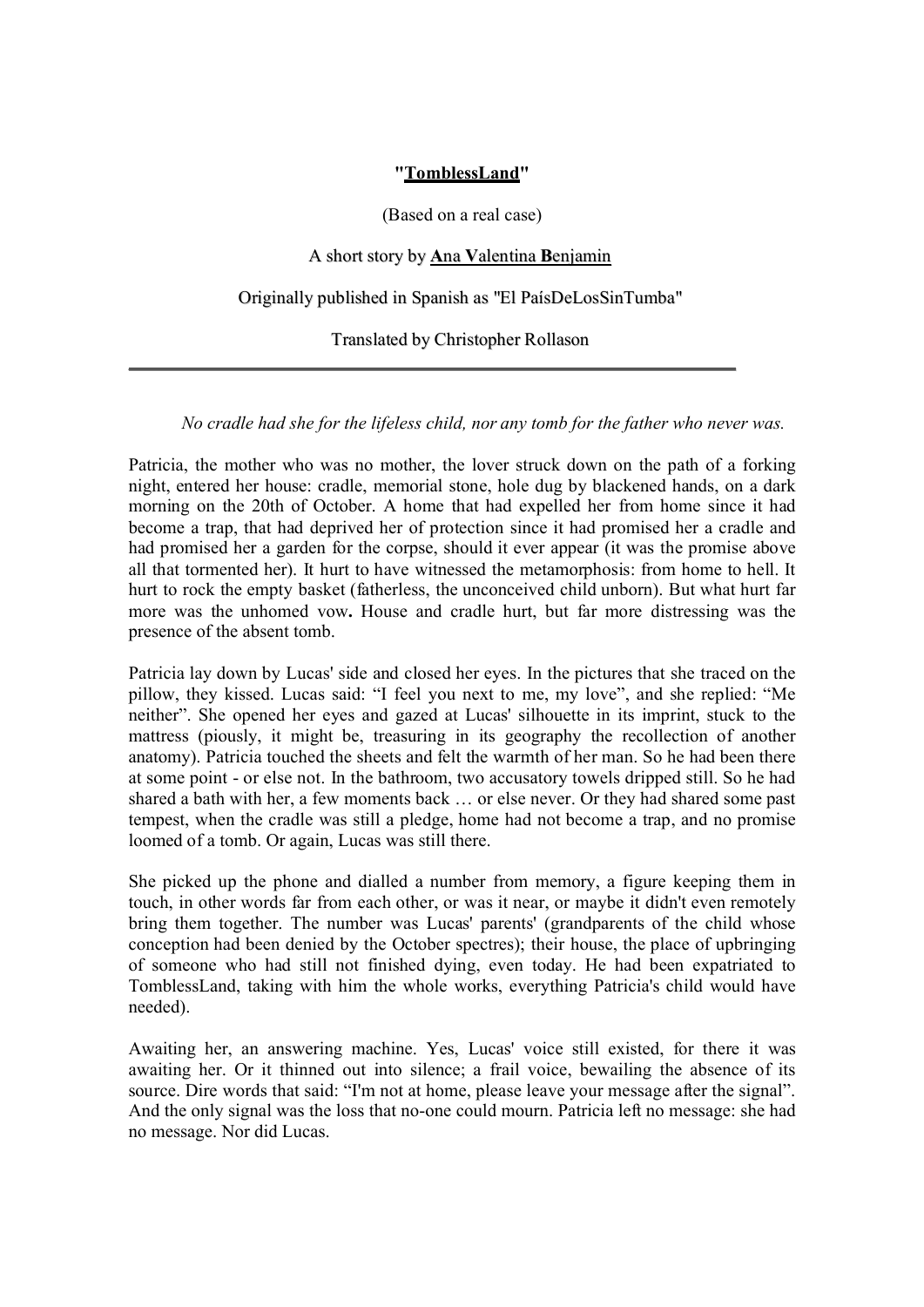She caressed her pubis. Her body had the feeling of having made love recently (or a thousand years in the past); she felt Lucas' flayed hide on her stomach, still. Collapsed over the cry of the child who, on that final day's final night (final, unknown to itself) had not been conceived (being sure there would be another opportunity), its parents drank each other's health? For there were empty cups, too. And there was no food left in the larder. And there was an overflow of unconcluded love. Lucas had been a man full of desire. Athirst for the sea (an irreverent poet), a glutton for bread, insatiable for justice, hungry for Patricia. Or indigestible to hands brimful with violence (voracious are the October spectres).

The following day, or the next week, or perhaps years after that October (or perhaps time had not passed at all), Lucas reappeared, exiled in a dream. Smiling, a bronzed smile, eyes alight behind a pair of gleaming lenses. Patricia was not suntanned, she was not hiding behind glass, she was not smiling. It seemed to his woman that her exiled love had returned, and yet he was not in the kitchen when she woke up. Yet nor was he a dream; not even a waking dream. Tomblessness blurred the location of his soul and the identity of the bodies. Nowhere, yet there at every moment. Or not a soul. Or scarcely a body. Or Lucas' poetry, forced to journey: from the paper to the darkness (into the macabre arms of the spectre and the collapsed arms of his wife). A dweller in the land of nightmare. Dead or dying under his captors' watch. Living in the phantasmagoria of Patricia's dream.

The mattress, in its compassion, gave them an hour's home. Patricia felt the bittersweet taste of Lucas. His absence was not pure bitterness (hope was seasoned by faith in his return); nor was it pure sweetness (he had not deposited a child in her womb); nor was it pure insipidity (each memory tasted of something … tremendous, though, when it tasted of Nothingness, for there it was dwelt Lucas). Perhaps for that reason, Patricia confused her own traces with the signs of that absence; the identity of her grief with Lucas' features, glimpsed down in some hollow.

Patricia felt it all impinge on her. Lucas, neither. Yet still there he was near, repeating, again and again, the one message: No. Had Patricia listened as she should, there would have been no ...

"I'm not at home, please leave your message" - still speaking, the silenced voice. So it was they communicated, waiting for the signal on one side, the message on the other. For "the silent lover, the one who speaks, always finds the sentient loved one, the one who listens just in time", felt Patricia. "The black hand claws deep into the man it flays, yet crime is there none that can stop the merging of the lovers", thought Lucas, perhaps. "No son can be born with a father confined", crowed, for sure, the spectre (the flesh-eater standing guard on the threshold of TomblessLand).

Patricia went on searching for years. Even when another man had made her a grandmother, it was still Lucas who owed her motherhood.

But she never imagined she might confront the October ghost. And yet there he stood, one day when she least expected it: the spectre was signing copies of his book, thanking his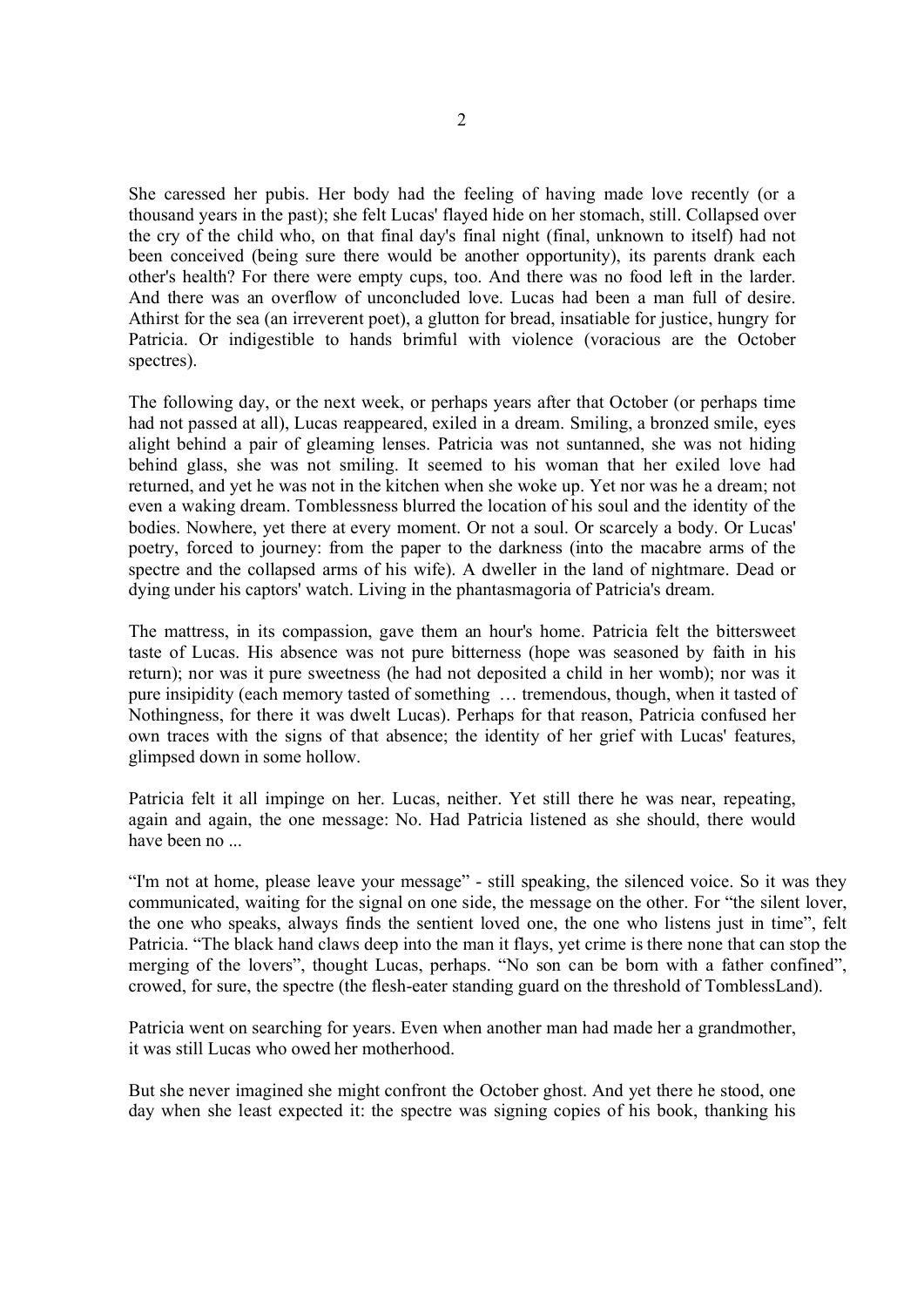flatterers and smiling at his applauders. Patricia was seized by panic. Or else fury. Nor surprise.

Where she had envisioned chains, she saw applause; where she needed to see justice, she witnessed adulation. Could time really have injected people with such madness? Could the hand that had flayed poets alive now be decapitating poems? Could none of these readers read between the lines? Did no-one scent the abominable stench of blood that rose up from the book?

She joined the line of restless acolytes and awaited her turn. She took advantage of the wait to leaf through the book. Would she find Lucas there, interred and bound? Yes, there he was, and she, and the child conceived (there only) in that pen's stillborn rhyme. There was Lucas, his flesh annihilated, resuscitated in the entrails of the paper, killed in the sepulchral plagiarism of a book. An unadorned and fateful tomb. Which had lopped off the poet's hand and then stolen his lyric grace.

At last it was Patricia's turn (and her child's too). Nor the father's.

-Please dedicate it to Lucas- she told the book-signing assassin - Lucas could have been the father of my children, but ...

-He disappeared, I know-, interrupted the man, unperturbed - that's what my book is about. You should read it, it's really something special, it's ... -he paused, then added triumphantly - It's the beauty of death.

Patricia brought her mouth up to the executioner's ear, and hissed:

-Why don't you spare me reading it and tell me the details yourself?

If the fake writer had spoken in time ... If the murderer had fallen silent in October ... If Patricia had found some other way to claim Lucas ... Or if, perhaps, the memory of their living bodies, perspiring or weeping in the kidnapped nights had proved of sharper steel than the weapon in this woman's fist, on this afternoon of bloodstained books. But no. Not doubt, either. Nor even memory. Or grief demanding the body. But it did not find the bodies, only their dwelling-places: coffin and cell. The coffin for the criminal with the allkilling pen; the cell for the mother who could not be a mother, who decided on that afternoon to turn the killer of her man into the godfather of the child who died before being born. Godfather not of the child, but of its death.

Patricia wakes up, and the pain becomes unbearable. Twice they have outraged her man: first corporally, then spatially. They have built a palace on bloodstained ground. There it is dwell the spectres, there it is they plagiarise others' hurricanes and concoct their windy publications. Patricia stares at herself in the mirror. Her wrinkles are furrows which can only (and forever) lead her to Lucas. She admits that she is more than her man's avenger, she is his protector in the darkness, the guardian of the soul. And she admits the reason why she has not committed murder; she could not bear the idea of Lucas and his killer inhabiting the same place; never could she support such contiguity. She would rather keep them far